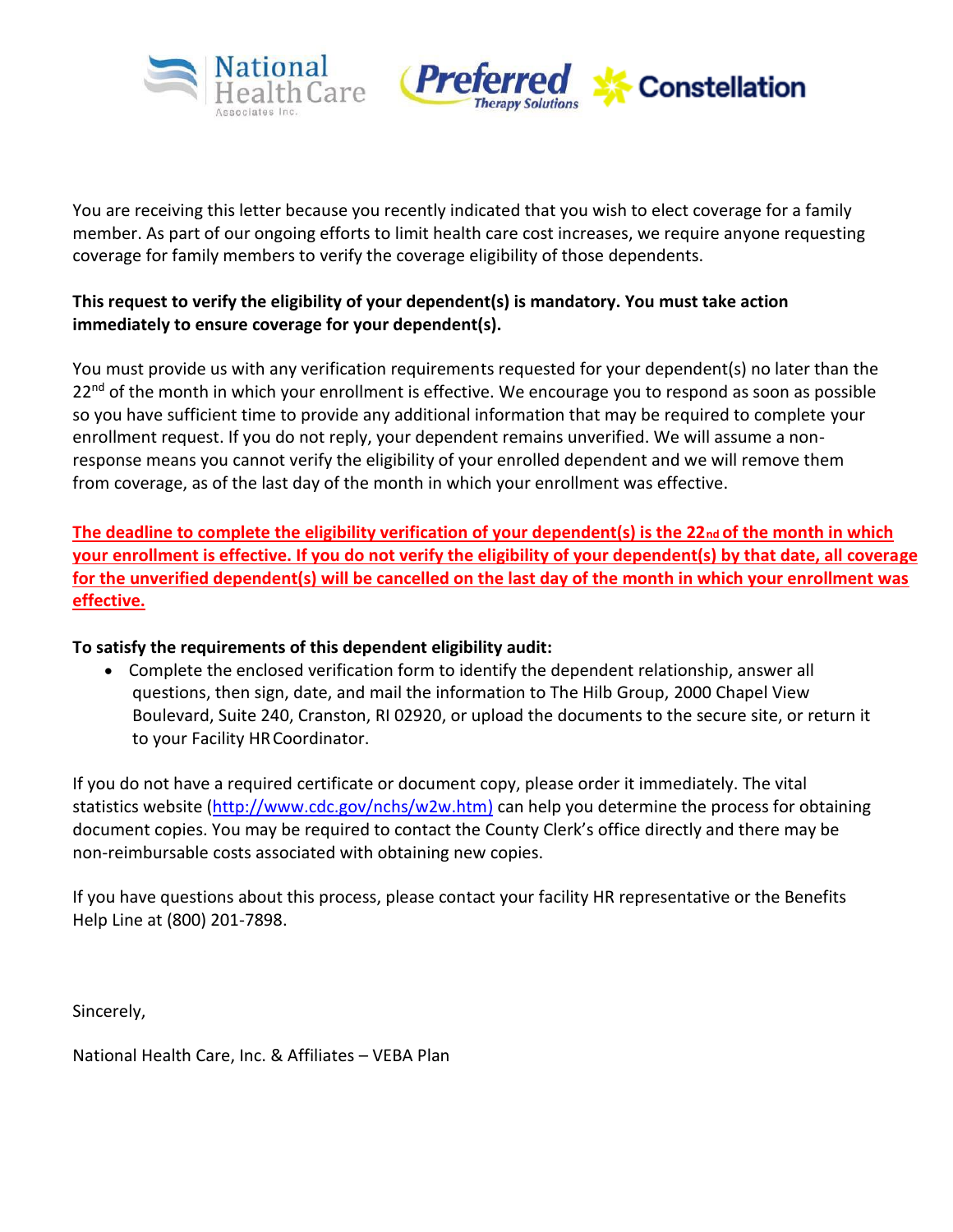## **NATIONAL HEALTH CARE, INC. & AFFILIATES – VEBA PLAN DEPENDENT VERIFICATION FORM**

### **RETURN ALL DOCUMENTS VIA ONE OF THE OPTIONS AVAILABLE BELOW**

CERTIFICATION: I certify that the information I am providing is true and complete. I understand that if I knowingly provide false and/or misleading information or documentation, my employer may take appropriate disciplinary action.

Employee Name:

Employee Signature: Date

#### **FAILURE TO COMPLETE THIS FORM AND RETURN THE REQUIRED DOCUMENTATION WILL RESULT IN CANCELLATION OF BENEFITS FOR AN UNVERIFIED DEPENDENT.**

Check the appropriate box(es) below, attach the required documentation, and sign and date the form.

#### **If you wish to elect coverage for a LEGAL SPOUSE:**

O This is my legal spouse. We are not divorced or annulled. I am attaching a copy of my marriage certificate.

#### **If you wish to elect coverage for a DEPENDENT UNDER AGE 26: Check a box that identifies your current relationship to this dependent and return required documentation.**

- o This is my natural or adopted child. I am attaching a copy of their birth certificate or court document.
- $\bigcirc$  This is my stepchild. I am attaching a copy of a birth certificate or court document.
- $\circ$  I and/or my spouse serve as legal guardian to this child. I am attaching a copy of the legal guardianshipagreement.

# **If you wish to elect coverage for a disabled DEPENDENT OVER AGE 26:**

### **Check a box that identifies your current relationship to this dependent and return required documentation\*.**

- $\circ$  This is my natural or adopted child. I am attaching a copy of their birth certificate or court document.
- $\circ$  This is my stepchild. I am attaching a copy of a birth certificate or court document.
- $\circ$  I and/or my spouse serve as legal guardian to this child. I am attaching a copy of the legal guardianship agreement.

Circle an answer to each question:

Yes No Is this dependent married? If yes, on what date: \_\_\_\_\_\_/\_\_\_\_\_/ Yes No Is this dependent incapable of self-sustaining employment?

\*In addition to documentation to establish relationship (listed above), the dependent must meet the insurance carrier's criteria. Please contact your Human Resources department for additional medical/physician forms that must be completed.